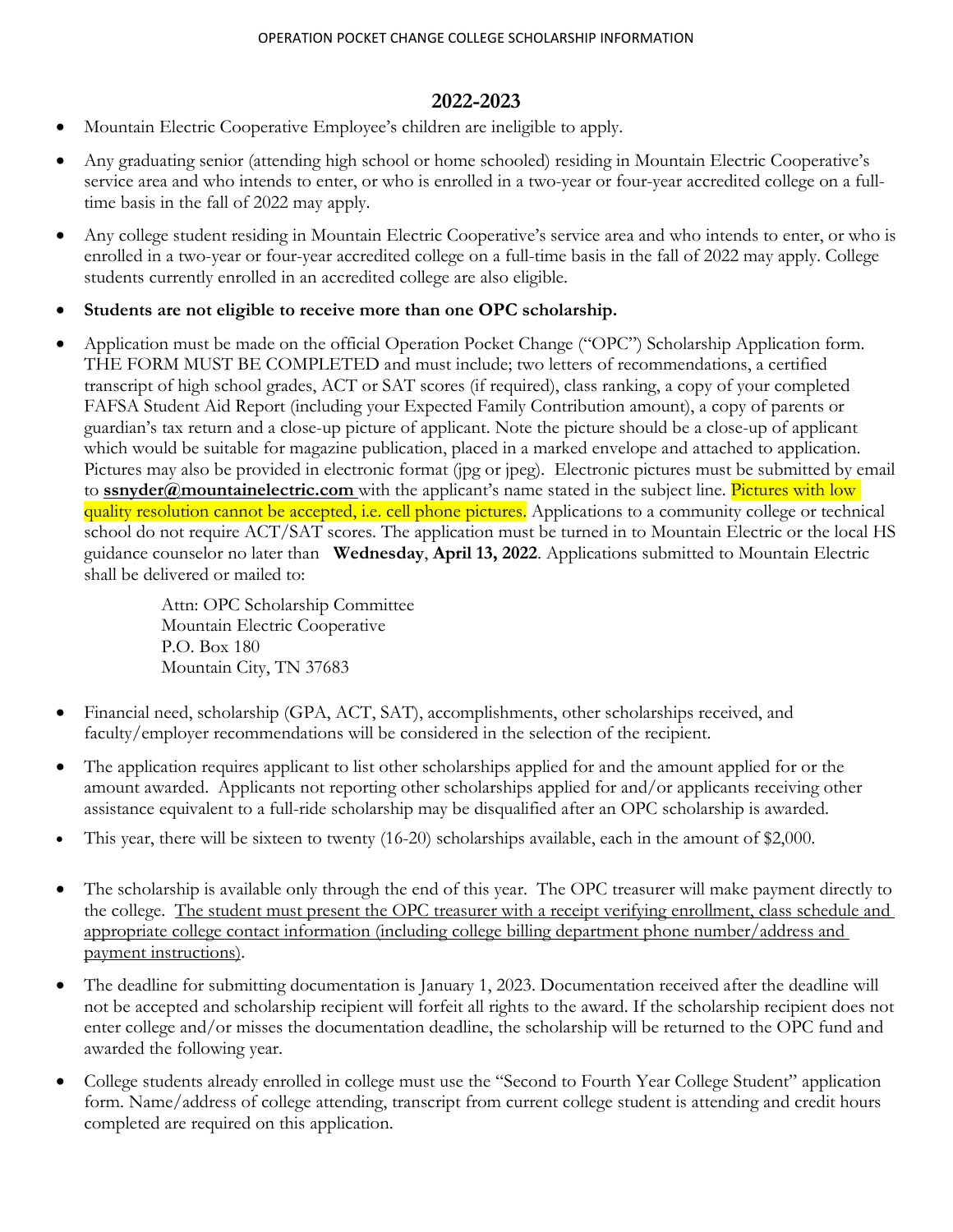## **OPERATION POCKET CHANGE SCHOLARSHIP APPLICATION**

(Applicant must reside within Mountain Electric Cooperative's service area)

|                                                                                  | BIRTHDATE_______________________                                                                                                                                                                                               |  |  |
|----------------------------------------------------------------------------------|--------------------------------------------------------------------------------------------------------------------------------------------------------------------------------------------------------------------------------|--|--|
|                                                                                  | NAME (Last) (First) (Middle) (East) (Posted Middle) (Middle) (Middle) (Middle) (Middle) (Middle) (Middle) (Middle) (Middle) (Middle) (Middle) (Middle) (Middle) (Middle) (Middle) (Middle) (Middle) (Middle) (Middle) (Middle) |  |  |
|                                                                                  |                                                                                                                                                                                                                                |  |  |
|                                                                                  | MARITAL STATUS: ______single _____ married: NUMBER OF CHILDREN _________________                                                                                                                                               |  |  |
| PARENTS/GUARDIANS:                                                               | NAME(S)                                                                                                                                                                                                                        |  |  |
| MOUNTAIN ELECTRIC COOPERATIVE ACCOUNT NUMBER ___________________________________ |                                                                                                                                                                                                                                |  |  |
|                                                                                  |                                                                                                                                                                                                                                |  |  |
|                                                                                  |                                                                                                                                                                                                                                |  |  |
|                                                                                  | ,我们也不会有什么。""我们的人,我们也不会有什么?""我们的人,我们也不会有什么?""我们的人,我们也不会有什么?""我们的人,我们也不会有什么?""我们的人                                                                                                                                               |  |  |
|                                                                                  |                                                                                                                                                                                                                                |  |  |
|                                                                                  |                                                                                                                                                                                                                                |  |  |
|                                                                                  |                                                                                                                                                                                                                                |  |  |
|                                                                                  |                                                                                                                                                                                                                                |  |  |
|                                                                                  | COPY OF 2021 TAX RETURNS MUST BE INCLUDED                                                                                                                                                                                      |  |  |
| NUMBER OF DEPENDENT CHILDREN IN FAMILY AND AGE OF EACH _________________________ |                                                                                                                                                                                                                                |  |  |
|                                                                                  |                                                                                                                                                                                                                                |  |  |
| NUMBER IN FAMILY WHO WILL BE IN COLLEGE DURING COMING YEAR _____________________ |                                                                                                                                                                                                                                |  |  |
|                                                                                  |                                                                                                                                                                                                                                |  |  |
|                                                                                  |                                                                                                                                                                                                                                |  |  |
|                                                                                  |                                                                                                                                                                                                                                |  |  |
|                                                                                  |                                                                                                                                                                                                                                |  |  |
|                                                                                  |                                                                                                                                                                                                                                |  |  |
|                                                                                  |                                                                                                                                                                                                                                |  |  |
|                                                                                  |                                                                                                                                                                                                                                |  |  |
|                                                                                  |                                                                                                                                                                                                                                |  |  |
|                                                                                  |                                                                                                                                                                                                                                |  |  |
|                                                                                  |                                                                                                                                                                                                                                |  |  |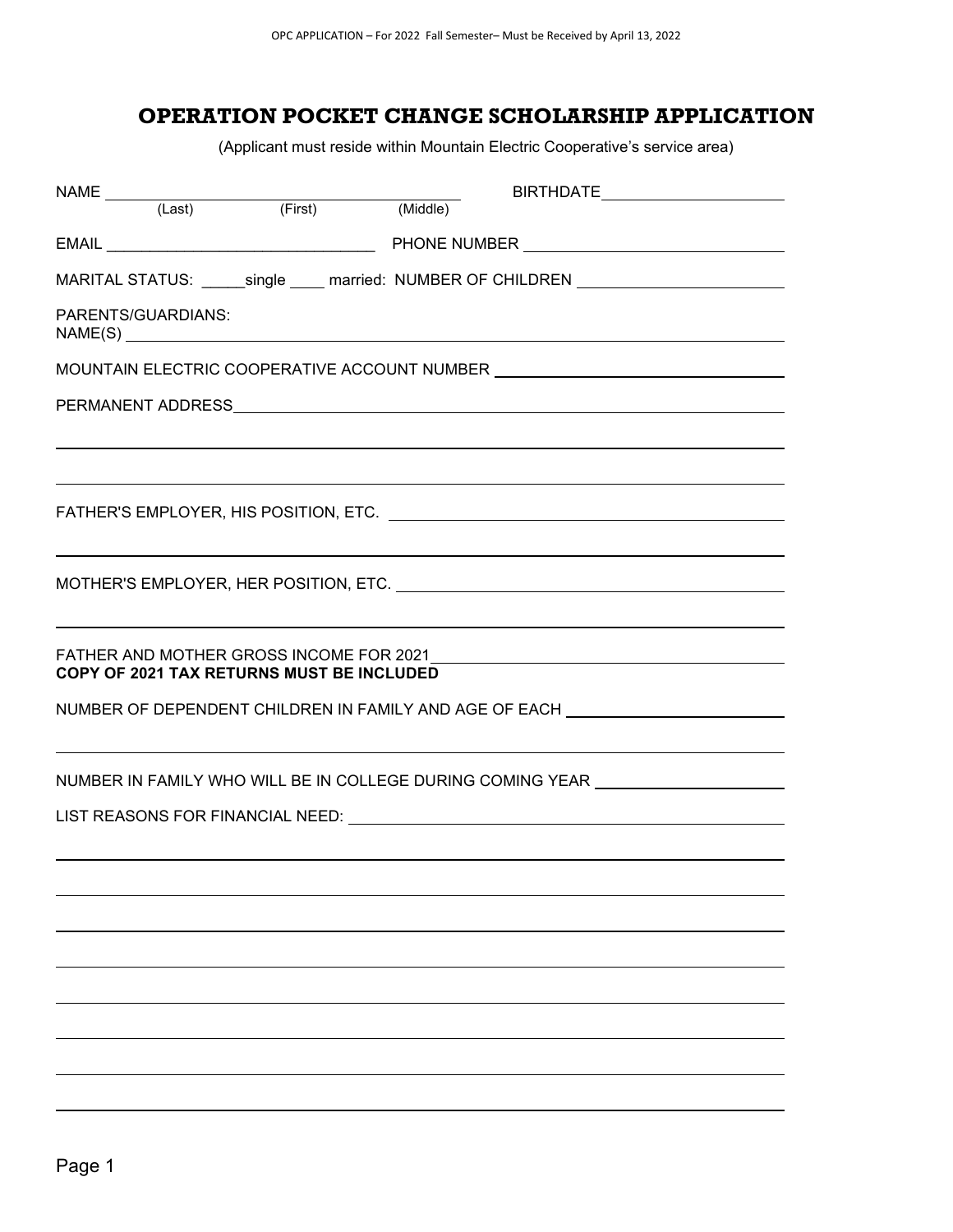GRADE POINT AVERAGE RANK IN SENIOR CLASS of (if enrolled in high school)

A.C.T. or S.A.T COMPOSITE SCORE:

(For Community Colleges and/or Technical Schools, A.C.T. /S.A.T. scores not required)

LIST HIGH SCHOOL HONORS AND AWARDS:

COMMUNITY, SCHOOL AND CHURCH ACTIVITIES/ACHIEVEMENTS IN LAST FOUR YEARS:

WORK EXPERIENCE (part and/or full-time, include name of supervisor)

PLEASE PROVIDE GENERAL INFORMATION ABOUT YOURSELF, YOUR BACKGROUND, EDUCATIONAL GOALS, PROFESSIONAL ASPIRATIONS, INTERESTS AND OTHER SUCH INFORMATION THAT WILL BE OF BENEFIT TO THE SCHOLARSHIP COMMITTEE:

(Attach extra sheet if more space is needed)